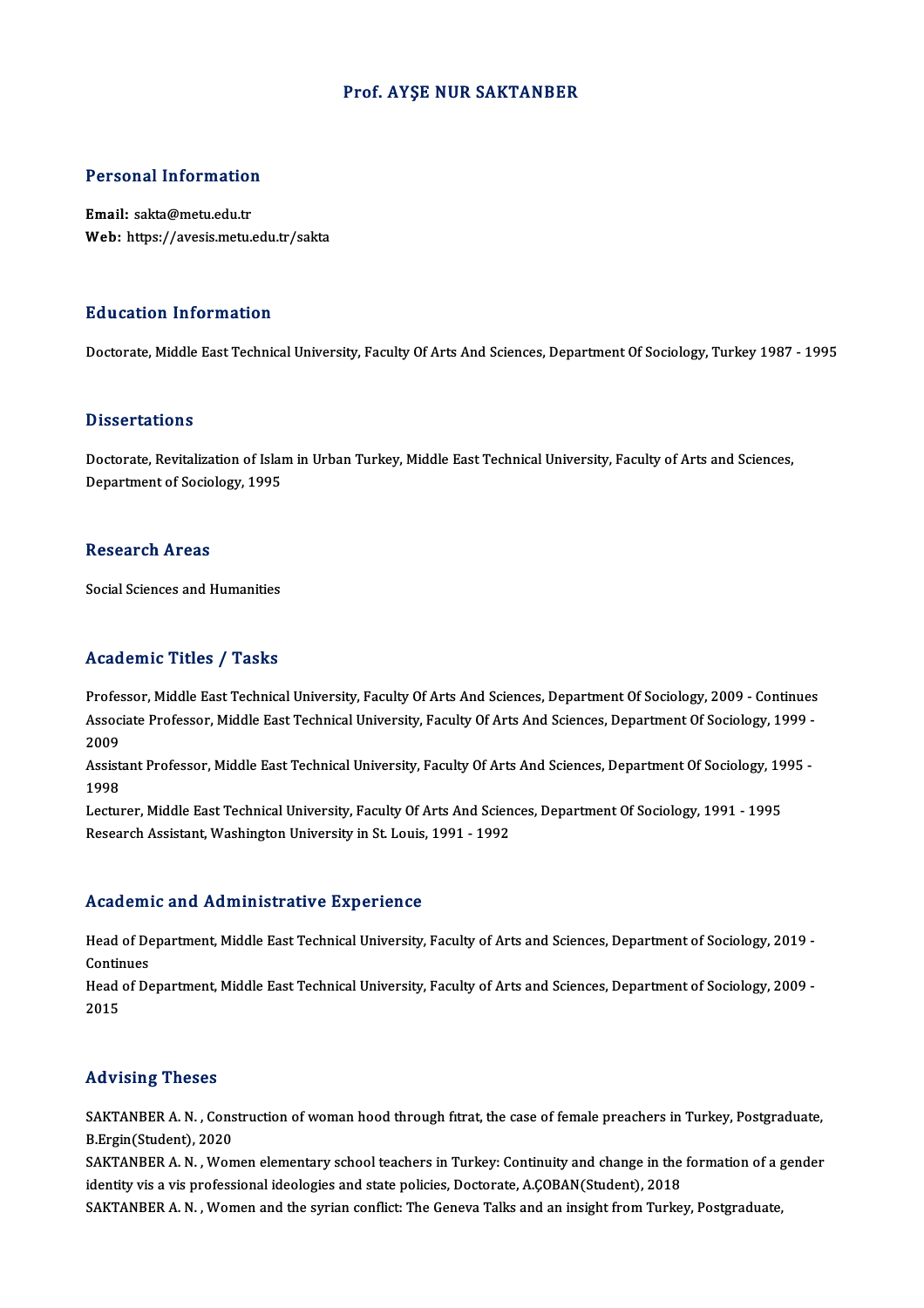A.JO(Student),2017

A.JO(Student), 2017<br>SAKTANBER A. N. , The status of pious women in sunni Islam: A study on the public religious practices of women in<br>Ankana, Dastanata, E UZAR(Student), 2017 A.JO(Student), 2017<br>SAKTANBER A. N. , The status of pious wom<br>Ankara, Doctorate, F.UZAR(Student), 2017<br>SAKTANBER A. N. , Changing discourse on 1 SAKTANBER A. N. , The status of pious women in sunni Islam: A study on the public religious practices of w<br>Ankara, Doctorate, F.UZAR(Student), 2017<br>SAKTANBER A. N. , Changing discourse on women and İslam in Turkey in ethno

Ankara, Doctorate, F.UZAR(Student), 2017<br>SAKTANBER A. N. , Changing discourse on women and İslam in Turkey in ethnographic studies, Doctorate,<br>P.ONUR(Student), 2016 SAKTANBER A. N. , Changing discourse on women and İslam in Turkey in ethnographic studies, Doctorate,<br>P.ONUR(Student), 2016<br>SAKTANBER A. N. , Gender-sensitive women lawyers' perceptions and positions in handling cases of v

P.ONUR(Student), 2016<br>SAKTANBER A. N. , Gender-sensitive women lawyers' per<br>women in Ankara, Postgraduate, C.OKAN(Student), 2016<br>SAKTANBER A. N. , Demarcating kilis as a border tourn. Co SAKTANBER A. N. , Gender-sensitive women lawyers' perceptions and positions in handling cases of violence against<br>women in Ankara, Postgraduate, C.OKAN(Student), 2016<br>SAKTANBER A. N. , Demarcating kilis as a border town: C

women in Ankara, Postgraduate, C.OKAN(Student), 2016<br>SAKTANBER A. N. , Demarcating kilis as a border town: Community, belong<br>strata on the Syrian border of Turkey, Doctorate, H.PINAR(Student), 2014<br>SAKTANBER A. N. Demarcat SAKTANBER A. N. , Demarcating kilis as a border town: Community, belonging and social mobility among socio-economic<br>strata on the Syrian border of Turkey, Doctorate, H.PINAR(Student), 2014<br>SAKTANBER A. N. , Demarcating Kil

strata on the Syrian border of Turkey, Doctorate, H.PINAR(Student), 2014<br>SAKTANBER A. N. , Demarcating Kilis as a border town: community, belonging and social mobility among socio-e<br>strata on the Syrian border of Turkey, D SAKTANBER A. N. , Demarcating Kilis as a border town: community, belonging and social mobility among socio-en<br>strata on the Syrian border of Turkey, Doctorate, H.Pmar(Student), 2014<br>SAKTANBER A. N. , Institutional transfor

strata on the Syrian border of Turkey, Doctorate, H.Pınar(Student), 2014<br>SAKTANBER A. N. , Institutional transformation of arts in Turkey: Emerge:<br>G.ÇERÇİOĞLU(Student), 2014 SAKTANBER A. N. , Institutional transformation of arts in Turkey: Emergence of private art museums, Doctorate,<br>G.ÇERÇİOĞLU(Student), 2014<br>SAKTANBER A. N. , Going public: women's experience of everyday urban public space in

G.ÇERÇİOĞLU(Student), 2014<br>SAKTANBER A. N. , Going public: women's experience of everyday urba<br>between the 1950s and the 1980s, Doctorate, S.Tuncer(Student), 2014<br>SAKTANBER A. N., Going public: Women a experience of everyd SAKTANBER A. N. , Going public: women's experience of everyday urban public space in Ankara across generations<br>between the 1950s and the 1980s, Doctorate, S.Tuncer(Student), 2014<br>SAKTANBER A. N. , Going public: Women s exp

between the 1950s and the 1980s, Doctorate, S.Tuncer(Student), 2014<br>SAKTANBER A. N. , Going public: Women s experience of everyday urban<br>between the 1950s and the 1980s, Doctorate, S.TUNCER(Student), 2014<br>SAKTANBER A. N., SAKTANBER A. N. , Going public: Women s experience of everyday urban public space in Ankara across generations<br>between the 1950s and the 1980s, Doctorate, S.TUNCER(Student), 2014<br>SAKTANBER A. N. , Repreoduction of patriarc

between the 1950s and the 1980s, Doctorate, S.TUNCER(Student), 2014<br>SAKTANBER A. N. , Repreoduction of patriarchy through religious broadcasting: a study on Samanyolu TV; the case of<br>"Boşanmak İstemiyorum.", Postgraduate,

SAKTANBER A. N., Spaces of masculinities: bachelor rooms in Süleymaniye, Postgraduate, N.Kızılkan(Student), 2009 "Boşanmak İstemiyorum.", Postgraduate, D.Cinoğlu(Student), 2010<br>SAKTANBER A. N. , Spaces of masculinities: bachelor rooms in Süleymaniye, Postgraduate, N.Kızılkan(Student), 2009<br>SAKTANBER A. N. , Feminist discussions on th SAKTANBER A. N. , Spaces of masculinities: bachelor rooms in Süleymaniye, Postgraduate, N.Kızılkan(<br>SAKTANBER A. N. , Feminist discussions on the headscarf problem in Turkey : examination of three w<br>Feminist Yaklaşımlar, K Feminist Yaklaşımlar, Kadın Çalışmaları Dergisi, Amargi, Postgraduate, G.Çorbacıoğlu(Student), 2008<br>Designed Lessons

Saktanber A. N., City Culture, Undergraduate, 2012 - 2013

Saktanber A. N., Space, Place and Gender, Postgraduate, 2006 - 2007

Saktanber A. N., Problems of Studying Women in Muslim Societies, Postgraduate, 1996 - 1997

Saktanber A. N., Gender, Media and Cultural Representation, Postgraduate, 1995 - 1996

# Saktanber A. N. , Gender, Media and Cultural Representation, Postgraduate, 1995 - 1996<br>Articles Published in Journals That Entered SCI, SSCI and AHCI Indexes

rticles Published in Journals That Entered<br>I. Veiling and Headscarf-Skepticism in Turkey I. Veiling and Headscarf-Skepticism in Turkey<br>Saktanber A., Corbacioglu G. Veiling and Headscarf-Skepticism in Turkey<br>Saktanber A., Corbacioglu G.<br>SOCIAL POLITICS, vol.15, no.4, pp.514-538, 2008 (Journal Indexed in SSCI)<br>Women and the isonography of foary Islamization in post Islamist. Saktanber A., Corbacioglu G.<br>SOCIAL POLITICS, vol.15, no.4, pp.514-538, 2008 (Journal Indexed in SSCI)<br>II. Women and the iconography of fear: Islamization in post-Islamist Turkey<br>Saktanber A SOCIAL POLI<br>Women and<br>Saktanber A.<br>SICNS vol 32

Women and the iconography of fear: Islamization in p<br>Saktanber A.<br>SIGNS, vol.32, no.1, pp.21-31, 2006 (Journal Indexed in SSCI)<br>Jelam, and secularism in Turkey: Bodies, places, and ti SIGNS, vol.32, no.1, pp.21-31, 2006 (Journal Indexed in SSCI)

Saktanber A.<br>SIGNS, vol.32, no.1, pp.21-31, 2006 (Journal Indexed in SSCI)<br>III. Islam, and secularism in Turkey: Bodies, places, and time<br>Saktanber A. Islam, and secularism in Turkey: Bodies, places, and time<br>Saktanber A.<br>INTERNATIONAL JOURNAL OF MIDDLE EAST STUDIES, vol.38, no.3, pp.457-459, 2006 (Journal Indexed in SSCI)<br>Wemen, Jelamiam and politics in Turkey: A critic

## Saktanber A.<br>INTERNATIONAL JOURNAL OF MIDDLE EAST STUDIES, vol.38, no.3, pp.<br>IV. Women, Islamism and politics in Turkey: A critical perspective<br>Sekterber A INTERNATIO<br>Women, Isla<br>Saktanber A.<br>MIDDI E EAS Women, Islamism and politics in Turkey: A critical perspective<br>Saktanber A.<br>MIDDLE EAST POLICY, vol.5, no.3, pp.170-173, 1997 (Journal Indexed in SSCI)<br>Becoming the Other as a Muslim in Turkey Turkish Women vs Islamis:

## Saktanber A.<br>MIDDLE EAST POLICY, vol.5, no.3, pp.170-173, 1997 (Journal Indexed in SSCI)<br>V. Becoming the Other as a Muslim in Turkey Turkish Women vs Islamist Women<br>SAKTANBER A. N. MIDDLE EAST POI<br>Becoming the Ot<br>SAKTANBER A. N.<br>Now Perspectives

New Perspectives on Turkey, pp.99-134, 1994 (Journal Indexed in SSCI)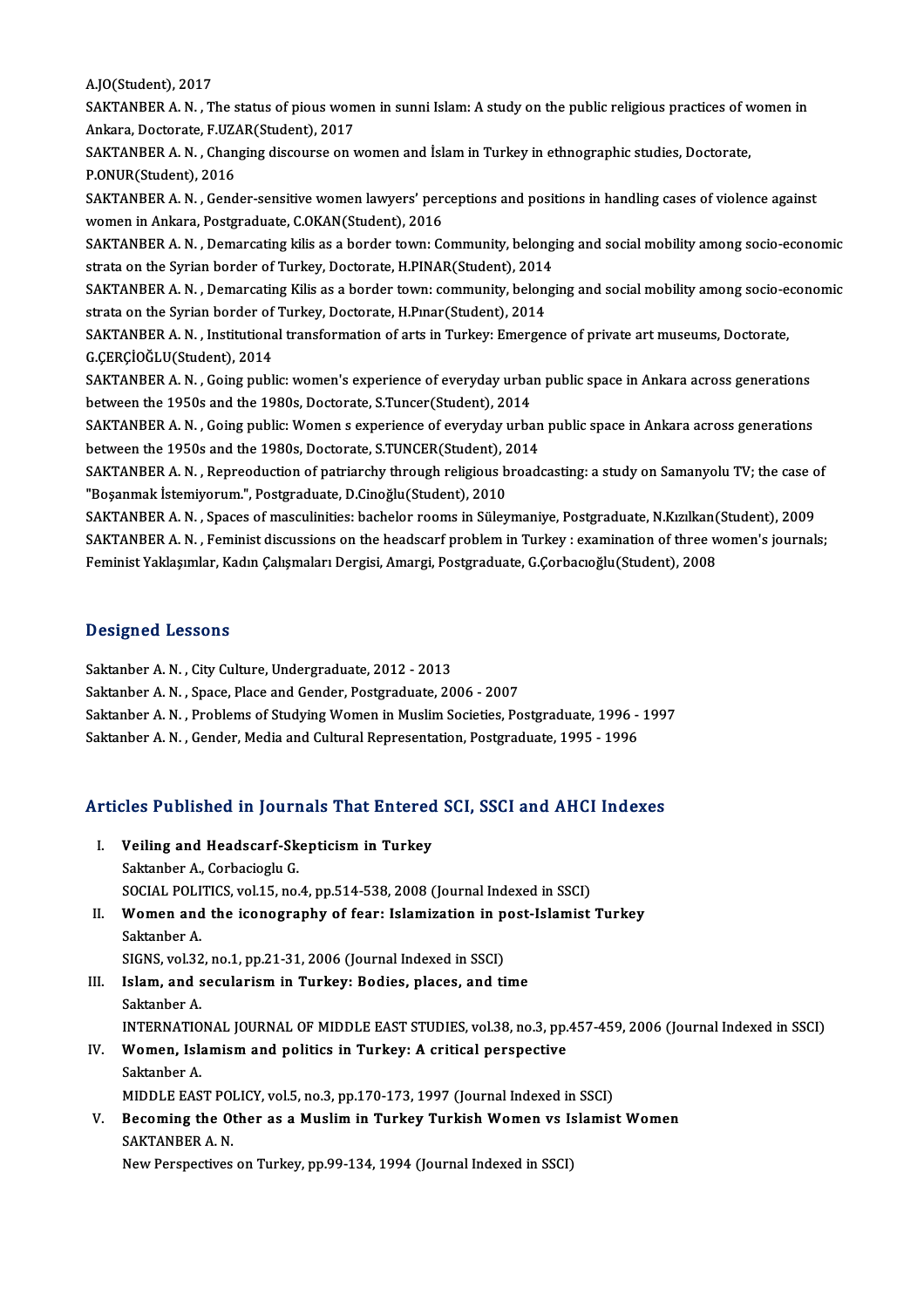## Books&Book Chapters

## ooks & Book Chapters<br>I. Living Islam: Women, Religion and the Politicization of Culture in Turkey<br>Sektapher A N Extra Brock<br>Living Islam:<br>Saktanber A. N.<br>LP Teuris Lond Li<mark>ving Islam: Women,</mark><br>Saktanber A. N.<br>I.B.Tauris, London, 2018<br>Conslik

Saktanber A. N.<br>I.B.Tauris, London, 2018<br>II. Genclik

SAKTANBERA.N. ,BEŞPINARAKGÜNERF.U.

in: Dünden Bugüne Türkiye Tarih Politika Toplum ve Kültür, Heper, Metin ve Sayarı, Sabri, Editor, İstanbul Bilgi SAKTANBER A. N. , BEŞPINAR AKGÜNER F. U.<br>in: Dünden Bugüne Türkiye Tarih Politika Toplum<br>Üniversitesi Yayınları, İstanbul, pp.349-362, 2016<br>Conslik Üniversitesi Yayınları, İstanbul, pp.349-362, 20<br>Gençlik<br>SAKTANBER A. N. , BEŞPINAR AKGÜNER F. U.<br>in: Dünden Bugüne Türkiye Tarih Belitike Ter

III. Gençlik<br>SAKTANBER A. N. , BEŞPINAR AKGÜNER F. U.

Gençlik<br>SAKTANBER A. N. , BEŞPINAR AKGÜNER F. U.<br>in: Dünden Bugüne Türkiye Tarih Politika Toplum ve Kültür, Metin Heper ve Sabri Sayarı, Editor, İstanbul Bilgi<br>Üniversitesi Yayınları, İstanbul, np.349,362,2016 SAKTANBER A. N. , BEŞPINAR AKGÜNER F. U.<br>in: Dünden Bugüne Türkiye Tarih Politika Toplum<br>Üniversitesi Yayınları, İstanbul, pp.349-362, 2016<br>Youth Üniversitesi Yayınları, İstanbul, pp.349-362, 2016

IV. Youth<br>Saktanber A. N., Beşpinar Akgüner F. U.

in: Routledge Handbook of Modern Turkey, Metin Heper,Sabri Sayarı, Editor, Routledge, London/New York, London,pp.271-281,2012

### V. Youth

Saktanber A.N., Beşpınar Akgüner F.U.

Youth<br>Saktanber A. N. , Beşpınar Akgüner F. U.<br>in: The Routledge Handbook of Modern Turkey, Metin Heper, Sabri Sayari, Editor, Routledge, New York, pp.271-<br>281, 2012 Saktanber<br>in: The Rou<br>281, 2012<br>Living Jolé in: The Routledge Handbook of Modern Turkey, Metin Heper, Sabri Say<br>281, 2012<br>VI. Living Islam Women Religion and the Politicization of Culture<br>Sektepher A N 281, 2012<br>Living Islam V<br>Saktanber A. N.<br>LP Teuris Lond

# Li<mark>ving Islam Women R</mark><br>Saktanber A. N.<br>I.B.Tauris, London, 2002<br>Whose Virtue Is Thie?

IB Tauris, London, 2002

# Saktanber A. N.<br>I.B.Tauris, London, 2002<br>VII. Whose Virtue Is This? The Virtue Party and Women in Islamist Politics in Turkey<br>Saktanber A. N.

Whose Virtue Is This? The Virtue Party and Women in Islamist Politics in Turkey<br>Saktanber A. N.<br>in: Right Wing Women From Conservatism to Extremism around the World, Paola Bacchetta, Margaret Power,<br>Editor Boutledge London Saktanber A. N.<br>in: Right Wing Women From Conservatism to Extremism around t<br>Editor, Routledge, London/New York , New-York, pp.71-84, 2002<br>"We Pray like you have fun". New Jolamis Youth in Turkey in: Right Wing Women From Conservatism to Extremism around the World, Paola Bacchetta, Margaret Powe<br>Editor, Routledge, London/New York, New-York, pp.71-84, 2002<br>VIII. "We Pray like you have fun": New Islamic Youth in Turk

## Editor, Re<br>**"We Pra<br>Culture**<br>Saktanbe "We Pray like<br>Culture<br>Saktanber A. N.<br>in: Eragments e

Culture<br>Saktanber A. N.<br>in: Fragments of Culture The Everyday of Modern Turkey, Deniz Kandiyoti, Ayşe Saktanber, Editor, I.B.Tauris,<br>Landan, nn 254, 276, 2002 Saktanber A. N.<br>in: Fragments of Culture Th<br>London, pp.254-276, 2002<br>Komalist Kadın Hakları S in: Fragments of Culture The Every<br>London, pp.254-276, 2002<br>IX. Kemalist Kadın Hakları Söylemi<br>Sektepber A N London, pp.254<br><mark>Kemalist Kadı</mark><br>Saktanber A. N.<br>in: Modern Türl

Kemalist Kadın Hakları Söylemi<br>Saktanber A. N.<br>in: Modern Türkiye de Siyasi Düşünce Kemalizm, BORA TANIL, GÜLTEKİNGİL MURAT, Editor, İletişim Yayınevi,<br>İstanbul np.222, 222, 2001 Saktanber A. N.<br>in: Modern Türkiye de Siyas<br>İstanbul, pp.323-333, 2001<br>Hamaland within hamala İstanbul, pp. 323-333, 2001

## X. Homeland within homeland: Women and the formation of Uzbek national identity<br>Saktanber A. N. . Ozatas A. Homeland within homeland: Women and the formation of Uzbek national identity<br>Saktanber A. N. , Ozatas A.<br>in: Gender and Identity Construction: Women of Central Asia, the Caucasus and Turkey, Ayse Ayata,Feride Acar,<br>Editor

Saktanber A. N. , Ozatas A.<br>in: Gender and Identity Construction: Women o<br>Editor, Brill, Leiden , Leiden, pp.229-248, 1999<br>Women in the Modie in Turkew the Enee (

## in: Gender and Identity Construction: Women of Central Asia, the Caucasus and Turkey, Ayse Ayata,Feride Aca:<br>Editor, Brill, Leiden, Leiden, pp.229-248, 1999<br>XI. Women in the Media in Turkey: the Free Available Women or the Editor, Brill, Leide<br>Women in the M<br>SAKTANBER A. N.<br>in: Women in Med Women in the Media in Turkey: the Free Available Women or the Good Wife and Selfle<br>SAKTANBER A. N.<br>in: Women in Modern Turkish Society, Şirin Tekeli, Editor, ZED BOOKS, Londrina, pp.89-109, 1995<br>Muslim Identity yn Children

in: Women in Modern Turkish Society, Sirin Tekeli, Editor, ZED BOOKS, Londrina, pp.89-109, 1995

# SAKTANBER A. N.<br>in: Women in Modern Turkish Society, Şirin Tekeli, E<br>XII. **Muslim Identity ın Children'xxs Picture Books**<br>Saktanber A. N.

Muslim Identity in Children'xxs Picture Books<br>Saktanber A. N.<br>in: Islam in Modern Turkey:Religion, Politics and Literature in a Secular State, Richard Tapper, Editor, Palgrave<br>Magmillan, London, Londrina, nn 171-199-1991 Saktanber A. N.<br>in: Islam in Modern Turkey:Religion, Politics and I<br>Macmillan, London , Londrina, pp.171-188, 1991<br>Türkiye'yyde Medyada Kadını, Sarbest Müsa in: Islam in Modern Turkey:Religion, Politics and Literature in a Secular State, Richard Tay<br>Macmillan, London , Londrina, pp.171-188, 1991<br>XIII. Türkiye'xxde Medyada Kadın: Serbest Müsait Kadın veya İyi Eş, Fedakar An

## Macmillan, London , Londrina, pp.171-188, 1991<br>Türkiye'xxde Medyada Kadın: Serbest Müsait Kadın veya İyi Eş, Fedakar Anne<br>Saktanber A. N.

in: 1980ler Türkiye'xxsinde Kadın Bakış Açısından Kadınlar, Şirin Tekeli, Editor, İletişim Yayınevi, İstanbul, pp.211-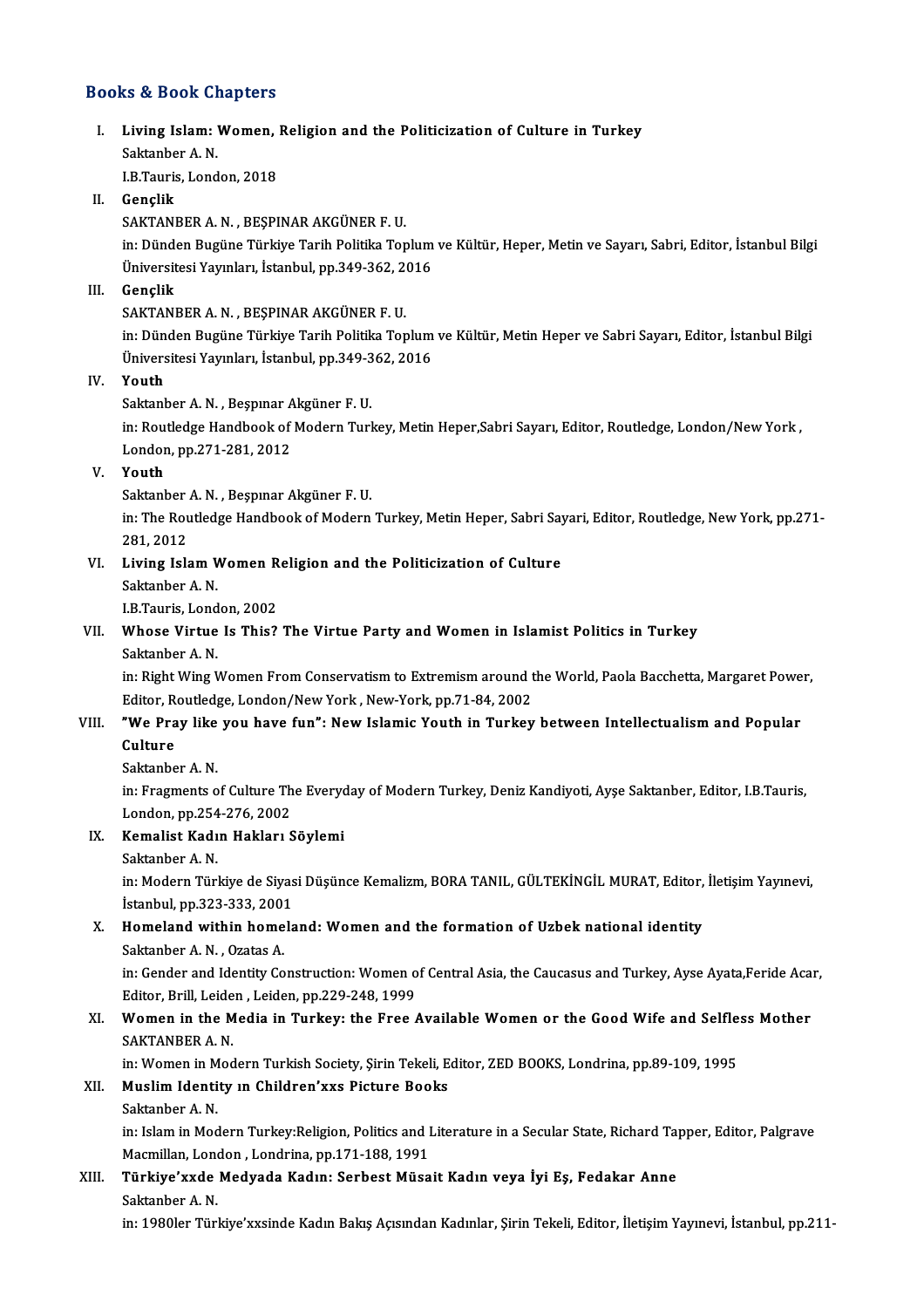# 233,1990<br>Refereed Congress / Symposium Publications in Proceedings

efereed Congress / Symposium Publications in Proceedin<br>I. Paradoxes of Women'xxs Human Rights in the Muslim World<br>SAKTANBER A N I. Paradoxes of Women'xxs Human Rights in the Muslim World<br>SAKTANBER A. N. Paradoxes of Women'xxs Human Rights in the Muslim World<br>SAKTANBER A. N.<br>17th Berkshire Conference on the History of Women, Genders and Sexualities, New-York, United States Of America, SAKTANBER A. N.<br>17th Berkshire Co<br>1 - 04 June 2017<br>Pight Pased Fa 17th Berkshire Conference on the History of Women, Genders and Sexualities, New-York, United States Of America,<br>1 - 04 June 2017<br>II. Right-Based Equality vs. Faith-Based Equity: Paradoxes of Women'xxs Huan Rights in a Post 1 - 04 June 2017<br>Right-Based Equ<br>Context<br>SAKTANBER A. N. II. Right-Based Equality vs. Faith-Based Equity: Paradoxes of Women'xxs Huan Rights in a Post-Islamist Context<br>SAKTANBER A. N.<br>17th Berkshire Conference on the History of Women, Genders and Sexualities, New-York, United States Of America, SAKTANBER A. N.<br>17th Berkshire Co<br>1 - 04 June 2017<br>Between Feuity 17th Berkshire Conference on the History of Women, Genders and Sexualities, New-York, United St<br>1 - 04 June 2017<br>III. Between Equity and Equality Muslim Women s Dilemma in the Face of Gender Equality<br>SAKTANEER A N 1 - 04 June 2017<br>Between Equity<br>SAKTANBER A. N.<br><sup>ISA 2nd Eerum of</sup> Between Equity and Equality Muslim Women s Dilemma<br>SAKTANBER A. N.<br>ISA 3rd Forum of Sociology, Viyana, Austria, 10 - 14 July 2016<br>MAKRIIL MAZRIIT MITAASSIR TÜRKİYE DE KADININ İN SAKTANBER A. N.<br>ISA 3rd Forum of Sociology, Viyana, Austria, 10 - 14 July 2016<br>IV. MAKBUL MAZBUT MUTAASSIP TÜRKİYE DE KADININ İNSAN HAKLARININ AÇMAZLARI<br>SAKTANBER A N ISA 3rd Forum of Sociology, Viyana, Austria, 10 - 14 July 2016<br>MAKBUL MAZBUT MUTAASSIP TÜRKİYE DE KADININ İN<br>SAKTANBER A. N.<br>KOC-KAM, İstanbul, Turkey, 09 May 2016 MAKBUL MAZBUT MUTAASSIP TÜRKİ<br>SAKTANBER A. N.<br>KOÇ-KAM, İstanbul, Turkey, 09 May 2016<br>What Makes A Sosialagisal Cansent S SAKTANBER A. N.<br>KOÇ-KAM, İstanbul, Turkey, 09 May 2016<br>V. What Makes A Sociological Concept So Popular in A Society<br>SAKTANBER A N KOÇ-KAM, İstanbu<br>What Makes A S<br>SAKTANBER A. N.<br>ISA YUIth Internat What Makes A Sociological Concept So Popular in A Society<br>SAKTANBER A. N.<br>ISA XIIIth International Laboratory for PhD students in Sociology, Sociology in Troubled Times, Singapore,<br>Singapore, 20, ...24 July 2015 SAKTANBER A. N.<br>ISA XIIIth International Labor<br>Singapore, 20 - 24 July 2015<br>Woman Jesues in Turkey ISA XIIIth International Laboratory for PhD studes<br>Singapore, 20 - 24 July 2015<br>VI. Women Issues in Turkey A General Outlook<br>SAKTANEER A N Singapore, 20 - 24<br>Women Issues i<br>SAKTANBER A. N.<br>Pest Connections Women Issues in Turkey A General Outlook<br>SAKTANBER A. N.<br>Past Connections, Contemporary Debates: India and Turkey, New Delhi, India, 12 - 13 February 2015<br>Formation of a middle glass athos and its quotidiany revitalizing J SAKTANBER A. N.<br>Past Connections, Contemporary Debates: India and Turkey, New Delhi, India, 12 - 13 February 201<br>VII. Formation of a middle-class ethos and its quotidian: revitalizing Islam in urban Turkey Past Connect<br>Formation<br>Saktanber A.<br>Workeben et Formation of a middle-class ethos and its quotidian: revitalizing Islam in urban Turkey<br>Saktanber A.<br>Workshop on Space, Culture and Power - New identities in globalizing Cities, İstanbul, Turkey, 01 January 1994,<br>nn 140 15 Saktanber A<br>Workshop o<br>pp.140-156

# pp.140-156<br>Supported Projects

SAKTANBER A. N., Project Supported by Higher Education Institutions, Kilis Ve Halep Arasında Bölünmüş Aileler Ve Bağportoa 11990as<br>SAKTANBER A. N. , Project Supported by Higher Education Institutions, Kilis Ve Halep .<br>Akrabalık Bağları:türkiye Suriye Sınır Boylarında Dini Ve Etnik Kimlikler., 2011 - 2022<br>Saktapber A. N. , United Nati

Saktanber A.N., United Nations Development Program - UNDP Supported Project, JOINT PROGRAM ON FOSTERING AND ENABLING SUPPORTED UNITY, 2011 - 2013 Akrabalık Bağları:türkiye Suriye Sınır Boylarında Dini Ve Etnik Kim<br>Saktanber A. N. , United Nations Development Program - UNDP Suj<br>ENABLING ENVIRONMENT FOR GENDER EQUALITY, 2011 - 2013<br>Saktanber A. N. , EB6 Project VEU, V Saktanber A. N. , United Nations Development Program - UNDP Supported Project, JOINT PROGRAM ON FOSTERING AND<br>ENABLING ENVIRONMENT FOR GENDER EQUALITY, 2011 - 2013<br>Saktanber A. N. , FP6 Project, VEIL Values Equalities and

ENABLING ENVIRONM<br>Saktanber A. N. , FP6 P<br>TURKEY, 2006 - 2009 TURKEY, 2006 - 2009<br>Memberships / Tasks in Scientific Organizations

International Sociological Association, Executive Board Member, 2014 - Continues

## **Scientific Refereeing**

Scientific Refereeing<br>WOMENS STUDIES INTERNATIONAL FORUM, Journal Indexed in SSCI, October 2018<br>METU JOURNAL OF THE EACULTY OF ARCHITECTURE, Journal Indexed in SSCI, Augu DOCONCHIC NOTOT COMB<br>WOMENS STUDIES INTERNATIONAL FORUM, Journal Indexed in SSCI, October 2018<br>METU JOURNAL OF THE FACULTY OF ARCHITECTURE, Journal Indexed in SSCI, August 2018